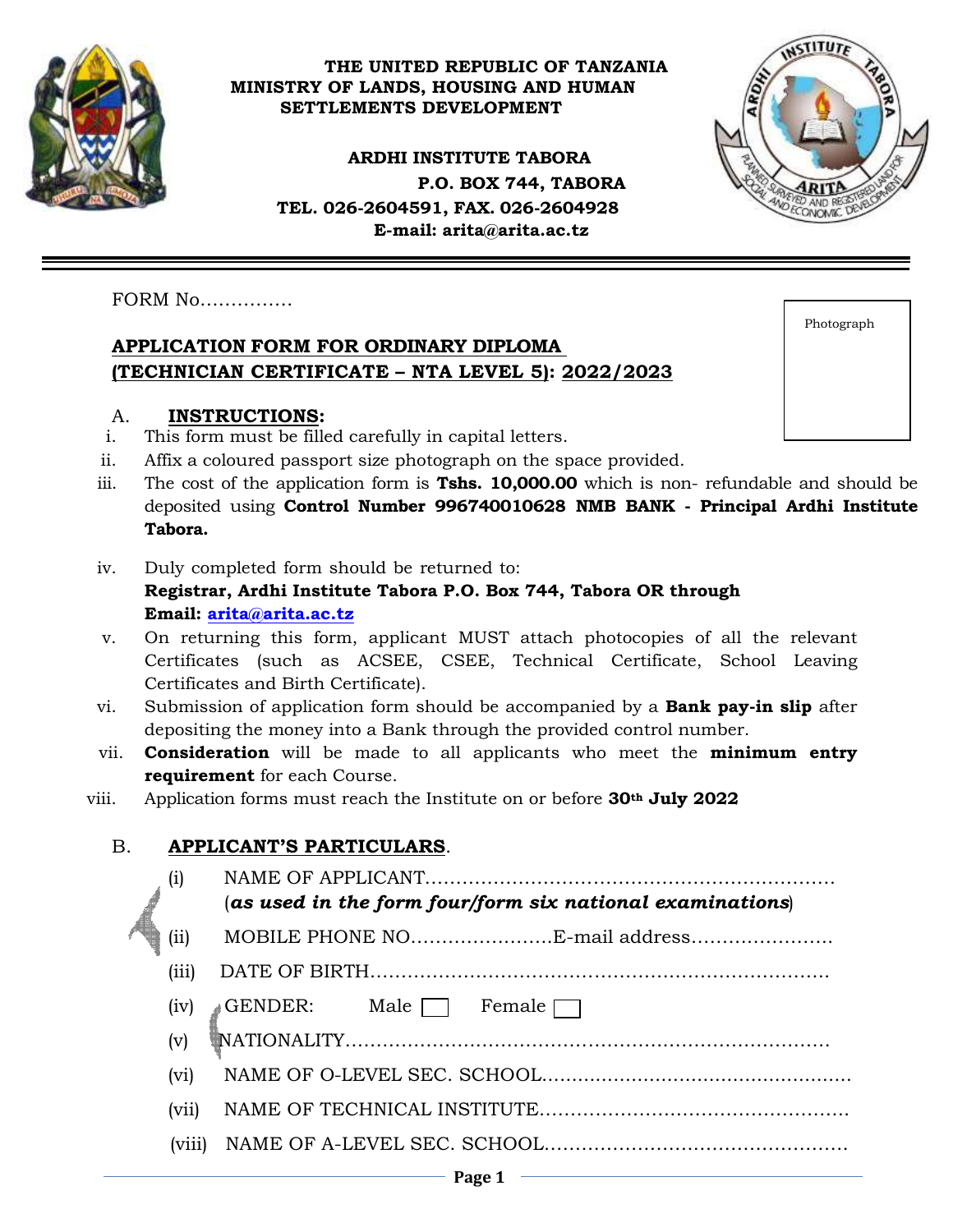#### (ix) **National form IV (CSEE)/Technical Institute (Certificate)/form VI (ACSEE) results**

Your selection and admission into NTA Level 5 (Ordinary Diploma) will be determined by the National form IV (CSEE) and relevant Certificate from an institution recognized by the Government education regulatory bodies or National form VI (ACSEE) results. Please submit certified photocopies of respective certificates with this application. If your certificate(s) has not been released by NECTA, valid results slips **will be accepted.**

Please select two (2) courses according to the order of preference and indicate in the column of preference. *Key: 1=First preference, 2=Second preference*

| <b>Programs</b>             | Minimum                | Fill in the certificate | Minimum                                                | Preference |
|-----------------------------|------------------------|-------------------------|--------------------------------------------------------|------------|
|                             | requirements for       | name e.g. Cartography,  | requirements for                                       |            |
|                             | applicants with form   | Land Management, Law,   | applicants with form                                   |            |
|                             | <b>IV</b> certificate  | Land records etc.       | VI certificate                                         |            |
| Graphic Arts                | Possession of a Basic  |                         | One Principal pass in                                  |            |
| and Printing                | Technician Certificate |                         | either Physics,                                        |            |
|                             | (NTA Level 4)          |                         | Chemistry, Maths,                                      |            |
|                             |                        |                         | Geography, Agriculture,<br><b>Biology or Economics</b> |            |
|                             |                        |                         | and at least one                                       |            |
|                             |                        |                         | Subsidiary pass                                        |            |
| Cartography                 | Possession of a Basic  |                         | One Principal pass in                                  |            |
|                             | Technician Certificate |                         | either Maths.                                          |            |
|                             | (NTA Level 4)          |                         | Geography, Physics,                                    |            |
|                             |                        |                         | Agriculture, Biology,                                  |            |
|                             |                        |                         | Economics or                                           |            |
|                             |                        |                         | Chemistry and at least                                 |            |
|                             |                        |                         | one Subsidiary pass                                    |            |
| Land                        | Possession of a Basic  |                         | One Principal pass and                                 |            |
| Management,                 | Technician Certificate |                         | at least one Subsidiary                                |            |
| Valuation and               | (NTA Level 4)          |                         | pass in any subject.                                   |            |
| Registration                |                        |                         |                                                        |            |
| Geographical<br>Information | Possession of a Basic  |                         | One principal pass in                                  |            |
| System (GIS)                | Technician Certificate |                         | either<br>Mathematics,                                 |            |
|                             | (NTA Level 4)          |                         | Geography,<br>Biology,                                 |            |
|                             |                        |                         | Physics or Chemistry                                   |            |
|                             |                        |                         | and<br>at<br>least<br>one                              |            |
|                             |                        |                         | subsidiary pass in any                                 |            |
|                             |                        |                         | subject                                                |            |
| Environmental               | Possession of a Basic  |                         | One principal pass in                                  |            |
| Management                  | Technician Certificate |                         | either Mathematics,                                    |            |
|                             | (NTA Level 4)          |                         | Geography, Agriculture,                                |            |
|                             |                        |                         | Biology, Physics,                                      |            |
|                             |                        |                         | Economics or                                           |            |
|                             |                        |                         | Chemistry and at least                                 |            |
|                             |                        |                         |                                                        |            |
|                             |                        |                         | one Subsidiary pass in                                 |            |
|                             |                        |                         | any subject.                                           |            |